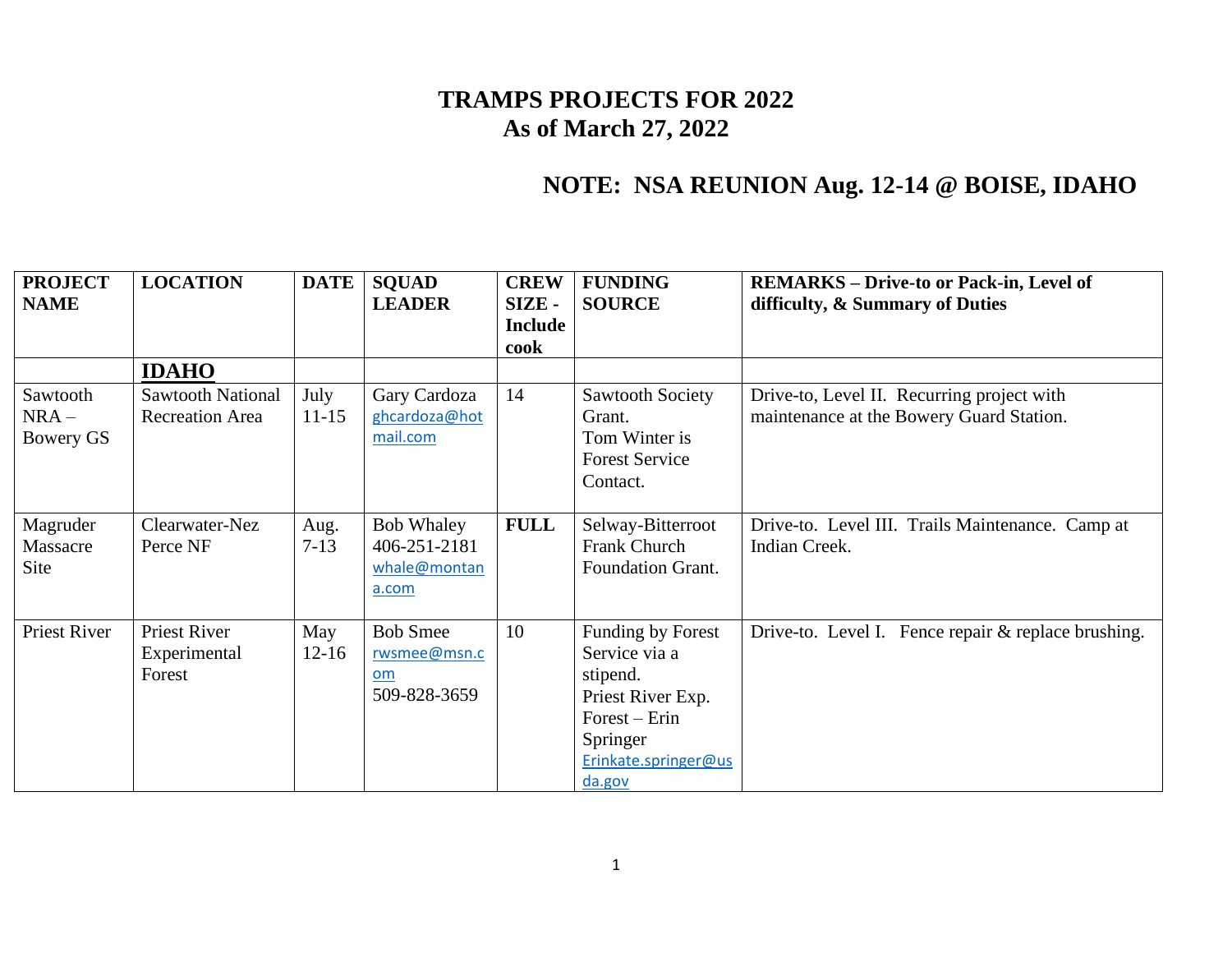| <b>Horse Creek</b><br>Trail                                                 | Salmon-Challis<br><b>NF</b>                      | June<br>$26$ to<br>July 2                           | Perry<br>Whittaker,<br>straightdownru<br>dy@hotmail.co<br>m<br>208-484-5224                                                                                      | 8 max.<br><b>FULL</b> | Harrison (Harry)<br>Stone, Wilderness<br>Ranger on the<br>Salmon-Challis NF.<br>Funded @ \$25/day<br>by Forest Service.                                              | Drive-to, Level III. Camp at Horse Creek Hot<br>Springs Campground.<br>Wilderness Trail Clearing and Drainage Maintenance<br>in the Frank Church River of No Return<br>Wilderness. Working the first 2-3 miles of multiple<br>trails including Horse Creek, Filly Creek, and Cayuse<br>Creek. Using crosscut, pulaski, single bit axe & silky<br>saw. |
|-----------------------------------------------------------------------------|--------------------------------------------------|-----------------------------------------------------|------------------------------------------------------------------------------------------------------------------------------------------------------------------|-----------------------|----------------------------------------------------------------------------------------------------------------------------------------------------------------------|-------------------------------------------------------------------------------------------------------------------------------------------------------------------------------------------------------------------------------------------------------------------------------------------------------------------------------------------------------|
|                                                                             | <b>MONTANA</b>                                   |                                                     |                                                                                                                                                                  |                       |                                                                                                                                                                      |                                                                                                                                                                                                                                                                                                                                                       |
| Lewis &<br>Clark Trail<br>Clearing                                          | Darby RD,<br><b>Bitterroot NF</b>                | Mid-<br>May<br>$\&$<br>again<br>in<br>early<br>June | Jeff<br>Kinderman<br>406-251-3914<br>kinderzig@gmail<br>.com                                                                                                     | $\overline{2}$        | <b>TRAMPS</b>                                                                                                                                                        | Annual Volunteer Maintenance Project clearing the<br>two-mile trail of winter windfall. Trail built in 2016<br>by TRAMPS.                                                                                                                                                                                                                             |
| Pryor Mtn.<br>Trail #30 &<br>Crater Ice<br>Cave Trail                       | <b>Custer-Gallatin NF</b><br><b>Beartooth RD</b> | June<br>$12 - 18$                                   | <b>Jack Sterling</b><br>406-259-5399<br>jacks@nemont.<br>net                                                                                                     | 9                     | FS at \$25/per<br>day/per person<br>FS Liaison:<br>Allie Wood<br>406-446-4587 &<br>awood01@fs.fed.us                                                                 | Drive-to, Level III. Trail clearing.                                                                                                                                                                                                                                                                                                                  |
| <b>Crystal Park</b><br>Day Use<br>Area<br>$\&$<br>Price Creek<br>Campground | Dillon RD<br>Beaverhead-<br>Deerlodge NF         | Aug. 7<br>to<br>Aug.<br>13                          | <b>Richard Trinity</b><br>Jrichatdt333@g<br>mail.com<br><b>Bill Kolar</b><br>W7avg@yahoo.<br>com<br>Jeff<br>Kinderman<br>406-251-3914<br>kinderzig@gmail<br>.com | 6<br><b>FULL</b>      | Gail Plovanic, Rec.<br>Prog Mngr.<br>Dillon RD<br>406-683-3948<br>Gail.lplovanic@usda.<br>gov<br><b>Adam Nolander</b><br>Adam.norlander@us<br>da.gov<br>406-570-2127 | Drive-to, Level II. Replace bench boards, paint<br>picnic tables, install drainage, brush campsites,<br>replace signposts, repaint bathrooms. A group<br>camping site has been reserved by the Forest Service.<br>Probable cook is Mary Helen Pope:<br>fergomary1@gmail.com                                                                           |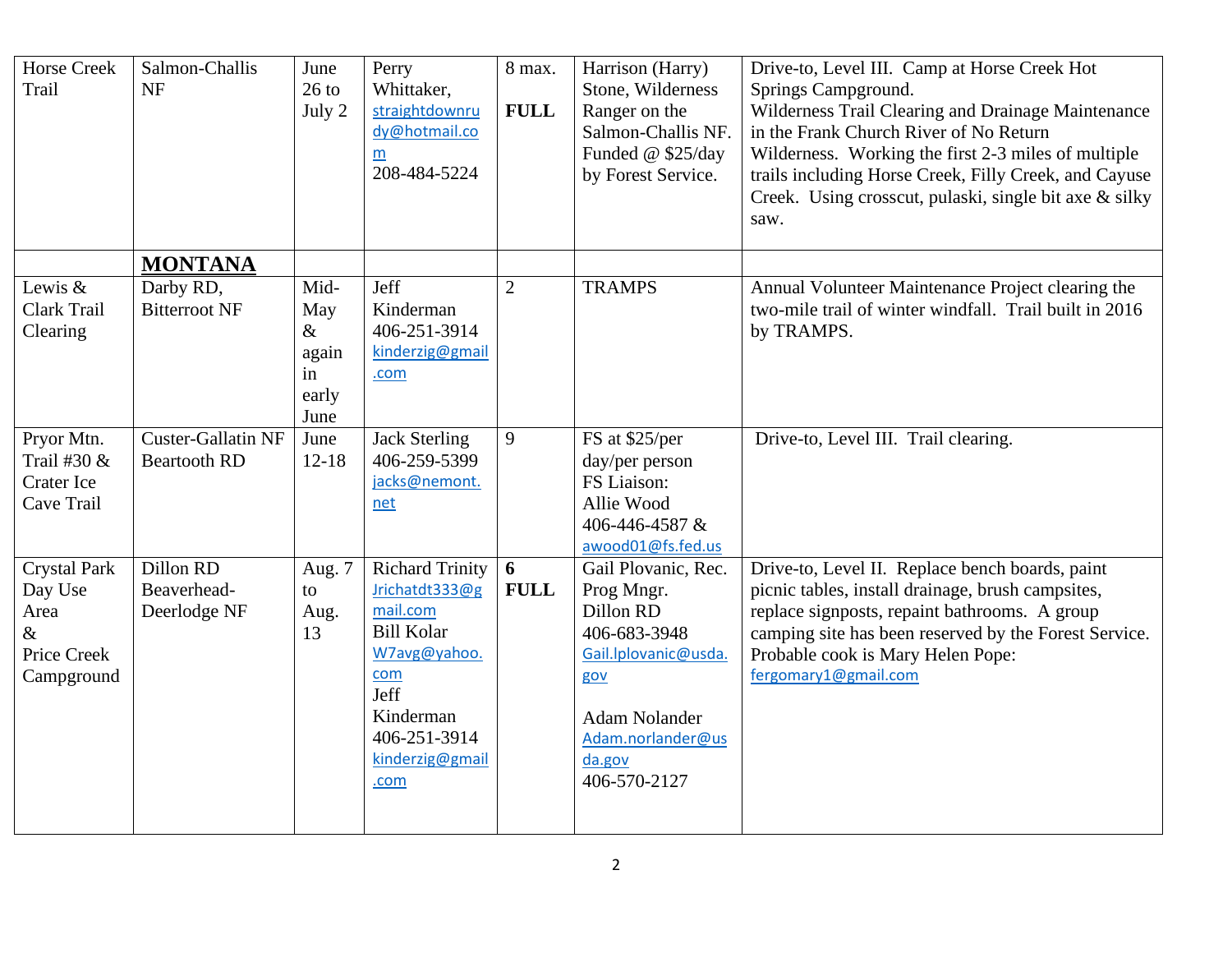| Madison<br><b>ATV</b> Bridges                                                   | Beaverhead-<br>Deerlodge NF,<br><b>Madison RD</b>                                                                             | Sept. 5<br>to $9$ | <b>Richard Trinity</b><br>Jrichatdt333@g<br>mail.com<br><b>Bill Kolar</b><br>W7avg@yahoo.<br>com                   | $\overline{5}$<br><b>FULL</b> | Chris Hericks<br>Rec. Spec.<br>406-865-0269<br>Christopher.e.heric<br>ks@usda.gov                                  | Drive-to, Level II. 30 miles south of Ennis up West<br>Fork of Madison River, 10 miles from Hwy 287.<br>Arrive & set up camp on Sept. 4 and break camp<br>Sept. 10 & depart. Cook is Mary Ferguson.<br>As of Jan. 26, have Trinity, Ash, Kolar, & Atkins as<br>crew members.                                                                                                                                                                                                    |  |
|---------------------------------------------------------------------------------|-------------------------------------------------------------------------------------------------------------------------------|-------------------|--------------------------------------------------------------------------------------------------------------------|-------------------------------|--------------------------------------------------------------------------------------------------------------------|---------------------------------------------------------------------------------------------------------------------------------------------------------------------------------------------------------------------------------------------------------------------------------------------------------------------------------------------------------------------------------------------------------------------------------------------------------------------------------|--|
| Lantz Bar<br><b>Still being</b><br>scouted as a<br>possibility.                 | Bitterroot NF,<br>West Fork RD<br>NOTE: On April<br>15, the Forest<br>Service will be<br>making a recon.<br>trip to the site. |                   | Jeff<br>Kinderman<br>kinderzig@gmai<br>I.com                                                                       |                               | Mark Smith and<br>perhaps Jack Ader,<br>Wilderness Ranger.<br>$406 - 821 - 1239 -$<br>jonathan.m.ader@u<br>sda.gov | Dick Hulla & Rod McIver were/are planning to do a<br>scouting trip down the river. Professional orchardist<br>services provided by Rod at the historic wilderness<br>homestead. Possible building maintenance work too.<br>Sally Ferguson offered to be the cook.                                                                                                                                                                                                               |  |
| <b>Smith River</b>                                                              | White Sulfur<br>Springs RD,<br>Helena - Lewis &<br><b>Clark NF</b>                                                            | May<br>$15 - 21$  | Trails Coord. -<br>Kim Maynard<br>maynard@mate<br>rs.us<br>Float Coord. -<br>Dick Hulla<br>dickhulla@gmail<br>.com | Limit<br>of 10                | \$25/day/volunteer<br>from Forest Serv.<br>Bob Gliko., Rec.<br>Spec., White<br><b>Sulphur Springs</b><br>RD        | Float-to, Level III. Chain saw certification required.<br>Priority: #1-Clear Sunset Cliff Trail, #331 & #2 is<br>Bear Gulch #310 -- if short of time, do it next year.<br>Clear Doug-fir encroachment & downfall<br>microbursts. #331 has not been worked on in 6 years.<br>Clearing standard is "hike-able," not to packhorse<br>specs. First camp is up-stream from Sunset Cliff at<br>Two Creek.<br>Betty Violet is cook.<br>Gliko will coordinate float logistics with FWP. |  |
| Wallowa<br>Mtns, Hells<br>Canyon<br><b>Trails Assoc</b><br>(www.wmhct<br>a.org) | <b>OREGON</b><br>Wallowa-Whitman<br>$NF - -$<br>Wallowa<br>Mountains & Hells<br>Canyon                                        | April<br>to Oct.  | <b>Russ West</b><br>Rwest4545@gm<br>ail.com<br>Mike Hansen<br>mhansen97846<br>@gmail.com                           | Open                          | \$20 annual fee paid<br>to the WMHCTA.                                                                             | The Wallowa Mountain Hells Canyon Trails<br>Association have over two dozen trails project listed<br>on their www.wmhcta.org website. Russ West, a<br>Grangeville, La Grande, and Redmond jumper from<br>'78 to '82 invites TRAMPS members to visit their<br>website for crew projects and contact Russ or Mike to<br>join a crew.                                                                                                                                              |  |